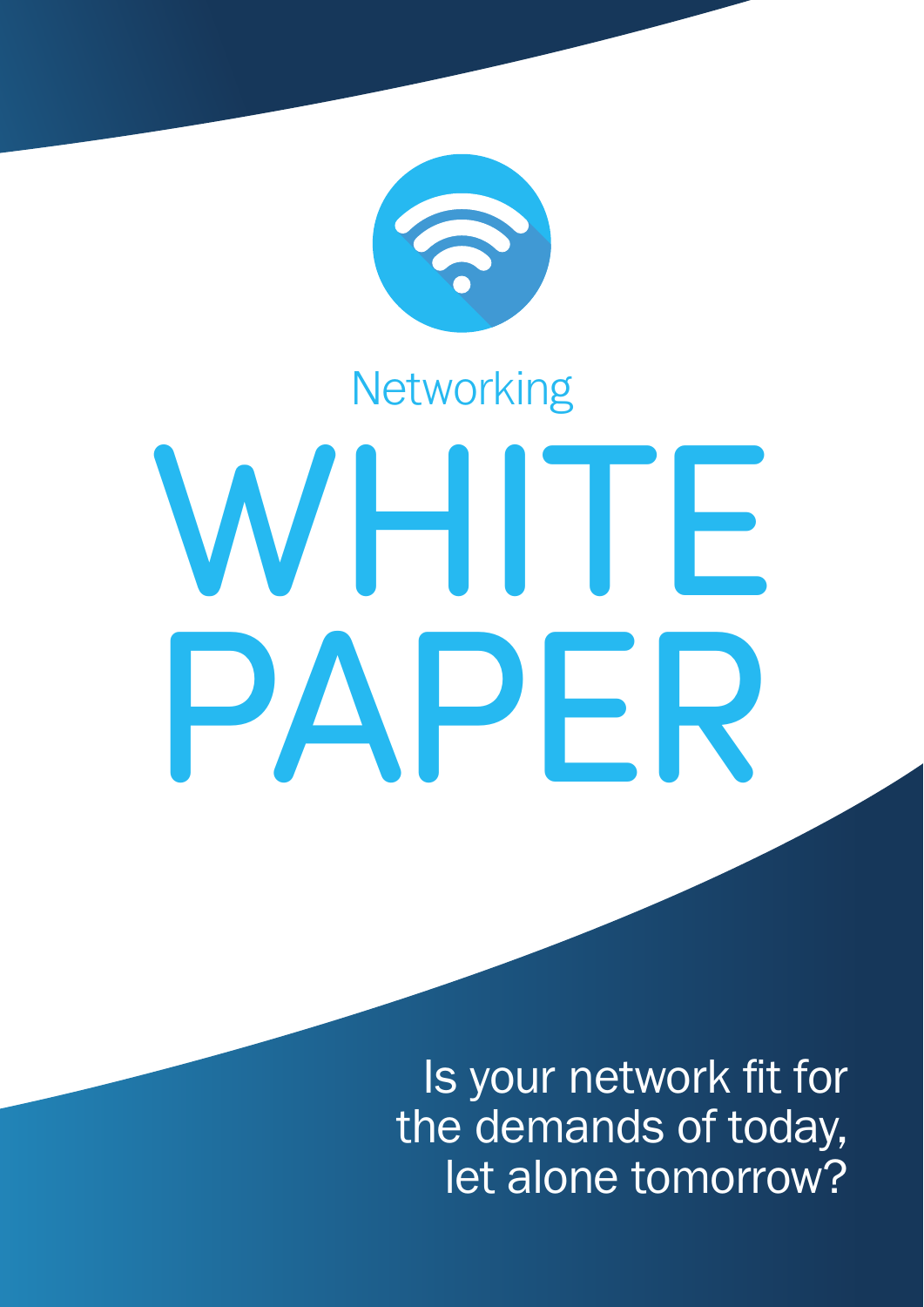

# Is your network fit for the demands of today, let alone tomorrow?

While the rest of your infrastructure has been undergoing a radical transformation over the last 8–10 years, especially in the areas of server virtualisation and storage provision, the underlying networking hardware has mostly stayed the same. This white paper looks to discuss the functional requirements of your network both today and tomorrow, as IT undergoes its largest shift yet into the mobile/cloud era.

# The basics

We are going to start by looking at the underlying business requirements of your Local Area Network (LAN) today. We will then look at the current developments in technology and consider the changes required to make your LAN fit for purpose and the technologies available for us to make these changes.

The key business requirements of a LAN today can be summarised as follows:

- Highly available
- **Secure**
- Mobile
- Seamless

Let's break each of these open to understand what they really mean.

# Highly available

Access to the IT infrastructure and the internet is business-critical to most organisations. If a user can't access their data, applications and networked services, such as printers, it is going to severely impact them being able to do their job. Therefore, network resiliency and redundancy is paramount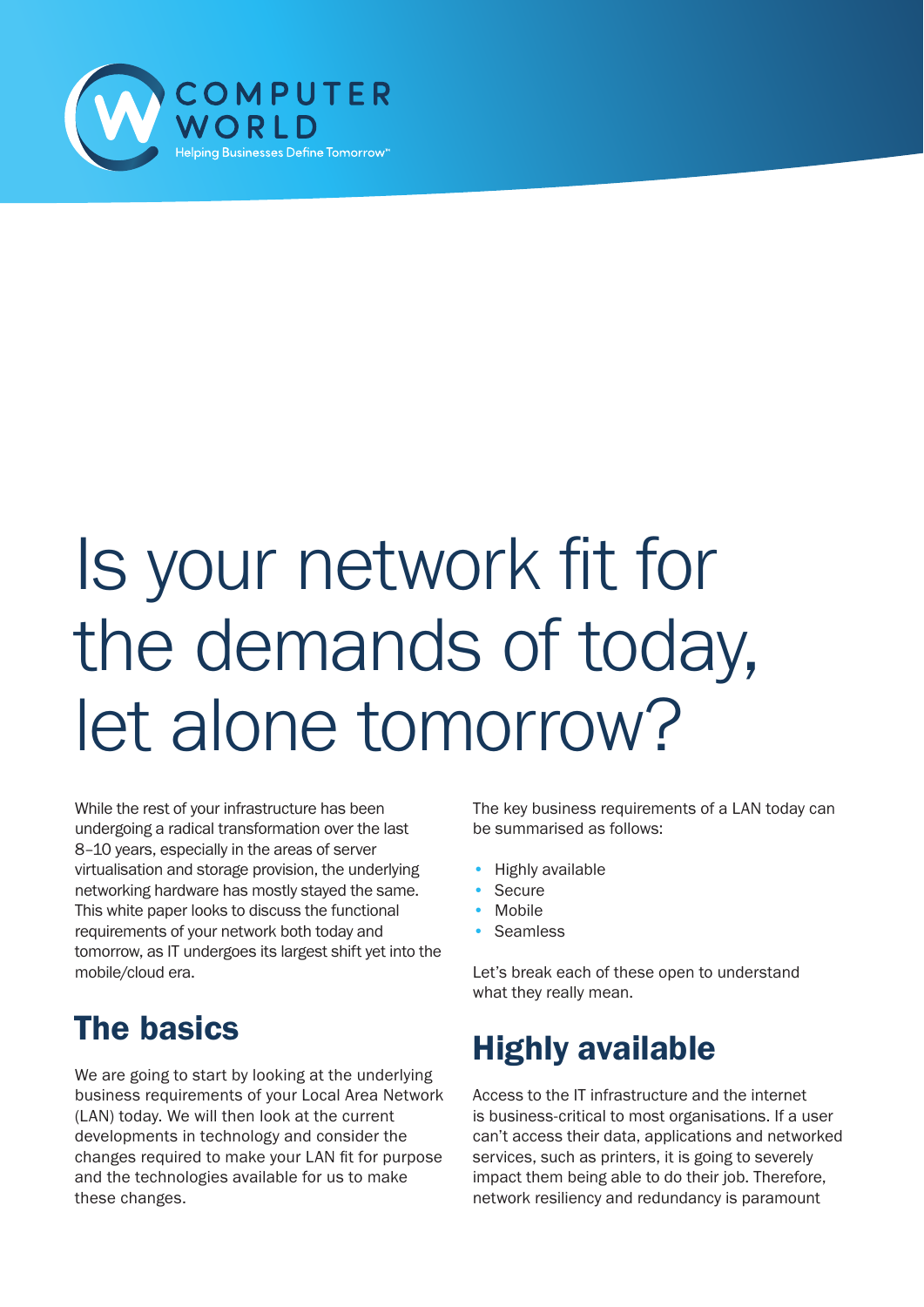in the design of any network. We therefore need to consider, as part of our business continuity planning, what is the impact to the business of a complete or partial network failure. Several different scenarios should be considered on a case by case basis, utilising a Business Impact Analysis methodology to quantify the effect on the business of different failures. By understanding a breakdown of the failure scenarios, you will be able to design the correct architecture for your network to ensure it meets your specific requirements. When we talk about resilience in your network we need to be thinking edge to edge, all the way from the internet connections, routers and firewalls through to your core network and onto the edge. While it would take the most stringent of business requirements to make each endpoint connection fully resilient, all other areas commonly do need to be highly available. However, today you would be surprised by how many small-to-medium-sized businesses lack this availability within their network, when the technology available today makes this easily achievable.

### Secure

We are currently seeing large-scale increases in cyber-attacks, personalised to gain entry to your business data. While there are many considerations as to how we can ultimately secure your environment, we need to start by looking at the very basics within your infrastructure – and this starts with your network. In this white paper we are focusing mainly on the internal network; however, it goes without saying that perimeter security should be a major consideration. Your firewalls should be fully featured, fit for purpose, patched and, of course, highly available.

For many businesses perimeter security is where IT security on their network starts and ends. This is often likened to how an egg is made up – being hard on the outside, but soft on the inside. Unfortunately, many cyber-attackers take advantage of this oversight by using innocent-looking, emailborne payloads or even social engineering to reach inside your organisation's perimeter defences, enabling cyber-criminals to take control of less well-protected devices. This allows them to roam freely within your network. Incidentally, it is often far easier to gain access to users' devices within your network than to break in through your secure perimeter network. When considering our internal networks, we should be considering how we can increase security within the network. There are several ways in which we can achieve this and we will be covering them later in this white paper.

### Mobile

You may very well be asking: "How can I make my LAN mobile?" By the nature of the name, it is local to your business. However, in today's mobile-first world this is exactly what users demand, wherever and whenever your users demand access to their applications and data. The LAN needs to support this. Internet access is today often classed as all but a basic human right, and while you may invest in delivering quick and reliable wired access to your network, users have come also to expect performant and reliable wireless access. Wi-Fi inside your organisation is something that has often been treated as a second-class citizen. In many cases it started in meeting rooms to provide internet access for your guests, and then slowly spread to common areas and beyond. Today wireless network access is the predominant way our users will be

ComputerWorld recommend considering firewall devices from Barracuda and SonicWall when considering edge security.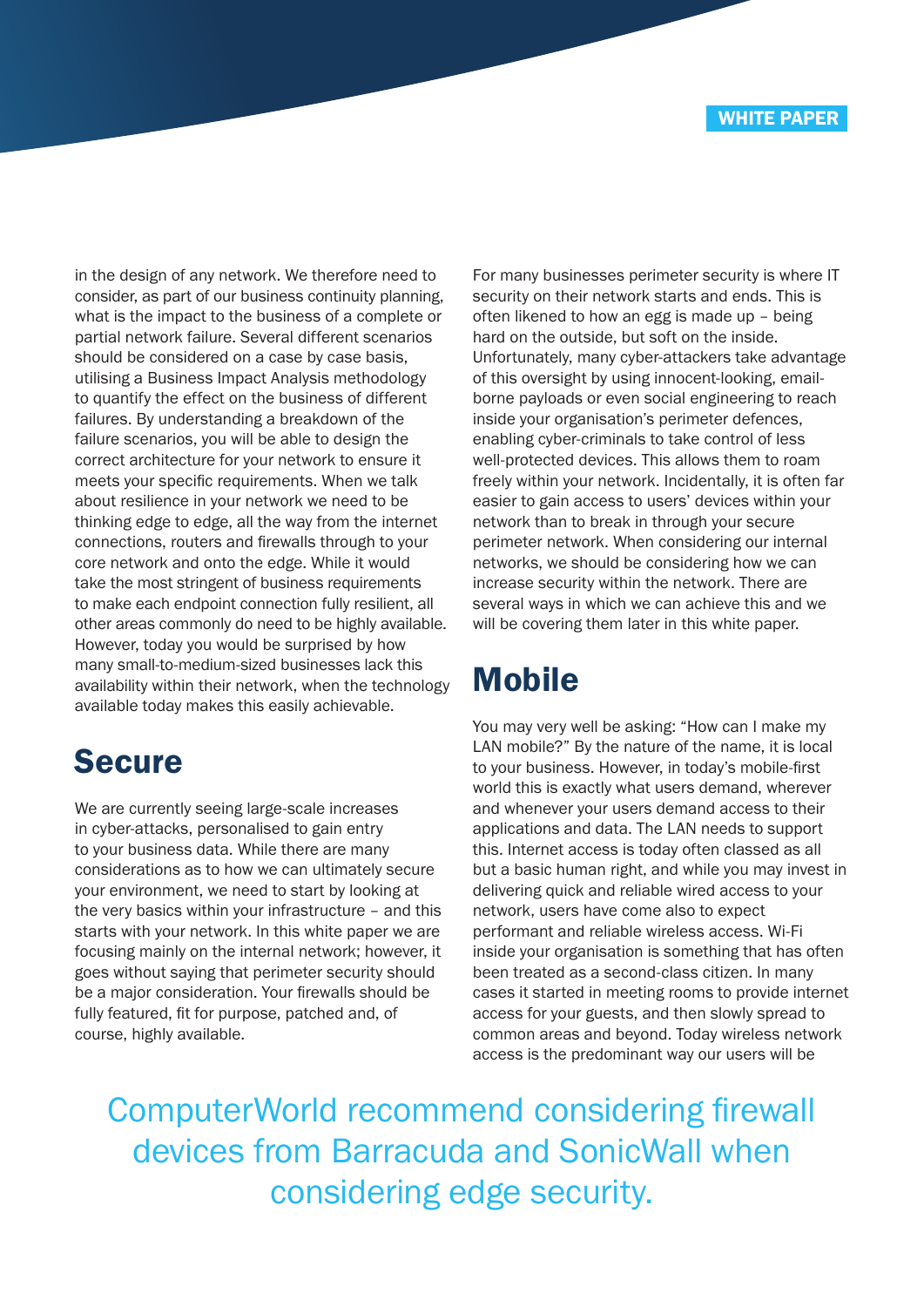

connecting, especially as many devices no longer have wired network connections. Gone are the days where a user will only be utilising the single PC you place on their desk – these have probably largely been replaced with laptops and, whether IT like it or not, they will also be using one or more mobile devices, which in many cases are owned personally. The thought of delivering corporate network access over a wireless network raises alarm bells for many businesses. However, with modern technology it is often easier to deliver a more secure wireless network than a wired one. Of course, this isn't where our mobile LAN access ends: we also need to be considering secure access from outside of our organisations. This is an area of technology that is also currently being revolutionised, where per device VPN access was the only option in the past, remote desktop solutions and per application VPN solutions by the likes of VMware are now seen as the defined standard. This challenge will be the subject of another white paper.

# **Seamless**

The life of a network manager is a hard one. Do you remember the last time you were congratulated for providing a fast and reliable network? No? We didn't think so. You will only ever hear about the problems the users have and you are seldom, if ever, congratulated for the times it works. The users expect the network to be available whether it is wired or wireless. They expect to be able to connect quickly and easily and they expect it to be so fast and seamless that they don't even think about speed. In addition to this, there is the growing demand for ever-increasing bandwidth and the need to keep your data safe by implementing more security than ever before. There is no doubt about it that the task of delivering a seamless network is a difficult one and is potentially going to be our hardest task when considering the re-architecture of your network.

# Where is the technology going?

Now we understand what the user wants we need to look where the technology is going. As a network architect we need to blend these potentially very different needs together. The art of success when designing your network will focus firmly on getting this mix correct.

## Core and edge network

The concept of a core and edge network has its origins in the days of the mainframe computer. The core is the central switches where your servers connect and where all the magic happens in terms of routing and security, the edge being the remote switches that are located around your premises that enable users to connect their devices. This topology goes against many of the goals we may have in terms of delivery performance. The first issue is that our servers themselves are no longer physical: they are now virtual entities running on clusters of host servers within our data centres. Because of this we are seeing an increase in the so-called 'East to West' traffic travelling between these virtual servers. However, we are still trying to manage the networking tasks of these servers with physical core switches. In addition to this, rather than just delivering the security functionality within the network core, there is an increasing demand to deliver this protection at the edge of our networks. This requires edge switches that support routing and other security functionality.

In addition to the increased bandwidth requirement of traditional server environments, the advent of hyper-converged solutions that require the network to support significant storage workloads mean that 'East to West' traffic increases further, with many solutions demanding a minimum of 10GB networking. Whether you are currently considering a hyper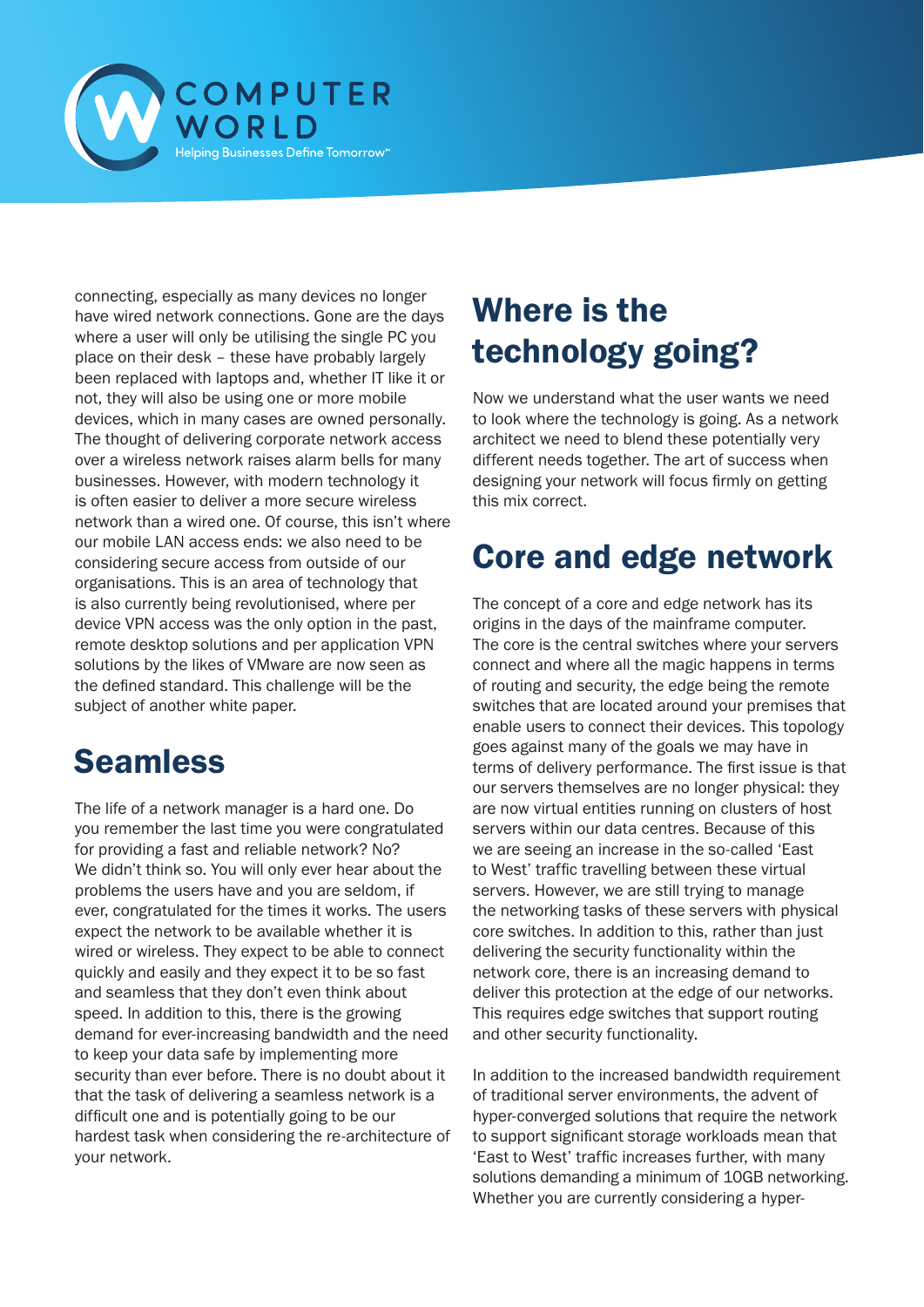converged infrastructure or not, the current trend is very much indicating that this is the way forward for your virtual infrastructure and, to cope with this growing demand, we also should ensure that alongside 10GB connectivity we have the ability to uplink at higher speeds such as 40GB. Bandwidth requirements to the desktop are also increasing. While most technology today is designed where possible to be thin to the edge to allow mobile and cloud working, we are seeing users needing to be more creative, using a vast array of technologies within strategic departments such as marketing, as well as specific industry related tasks like CAD. As such, along with a decrease in costs, we are seeing GB connectivity at the edge become much more common.

### The end of hardware defined networking?

In the past, as we have implemented and upgraded our network's infrastructure, the software that has delivered the new functionality has come embedded in the new switching hardware. This has resulted in a 'rip and replace' mentality, as every time we need to deliver new networking functionality we need to replace the hardware. Now, for the first time, we are seeing this approach change as, in the same way as we have previously seen with server virtualisation, network virtualisation is becoming a reality.

Software Defined Networking and Open Networking revolutionised network design by allowing you to invest in smart-switching hardware that has a small hypervisor layer, allowing you to run and change the switch operating system and applications to meet your business needs. The good news about this new trend is investing in these solutions today needn't be costly or lock you into one software-defined switch provider. Manufacturers like Dell offer open networking-capable switches with their own familiar switching operating system without a premium on the price. Later when there is a further business

case for a particular open networking software you are able to simply license, download and install the switch operating system of your choice on your open networking capable switch. Popular open networking vendors today include Big Switch and Cumulus.

### Virtualisation aware

As our servers have radically changed from physical to virtual over the last 5-10 years, our networks haven't kept up pace. The number of physical servers connected to our core switching is likely to have reduced; however we now have many more connections to virtual switches without the same functionality and management of our physical switches. One of the next major trends we are seeing within networking is to fully embrace virtualisation, to add layers of intelligence, management and control closer to these virtual workloads and ultimately improve security. Technologies like VMware NSX allow you to move core network tasks like routing, load-balancing and firewalls into the virtualisation stack, allowing improvements in performance, enhanced security with micro-segmentation (more details on this below) and automation of the provision of complex network designs. All of this is achievable without massive changes in hardware and configuration to your existing core network.

# What is microsegmentation and why do I need it?

We have already discussed the increase in cyber-attacks and the fact that the perimeter of our network is secure while the inside is soft, much like an egg. With an increase in attacks from within we need to change this, starting with our virtual infrastructure. VMware NSX introduces a concept of micro-segmentation: think of this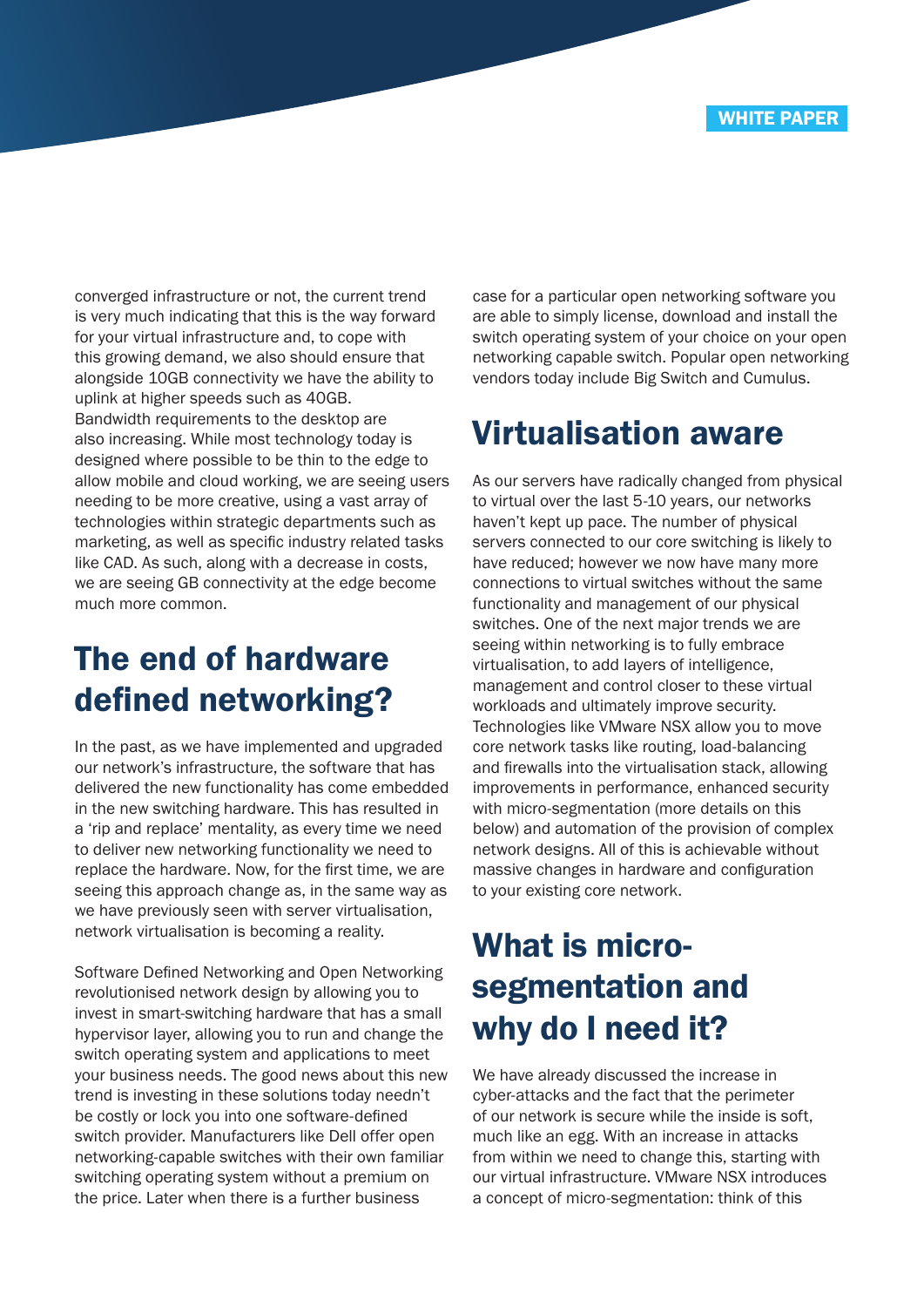

as a firewall for each of your servers or workloads. While this may have previously been possible with complex physical network design, the cost and management involved would have been excessive. With NSX we can centrally manage these from one interface: ultimately introducing a much tighter layer of security, meaning one system being compromised no longer means a free rein to your internal network.

# Wireless networking

As we all know, the need for wireless connectivity is growing daily. Every day we are reading or hearing about new autonomous systems that will run on wireless networks – not to mention that all personal devices in today's market offer wireless connectivity as standard. A lot of the newer personal devices don't even offer network ports anymore. This can mean alarm bells to a lot of businesses.

Wireless networking is still a pretty undertrained area for most IT departments as it used to be plug and play with a standard key and maybe internet access only. However, due to the growing demand of wireless devices, IT departments have a duty of care to provide reliable Wi-Fi for a growing number of devices and at the same time are challenged with keeping it all secure. With most IT departments being asked to do more with less time and even staff, consideration should go into designing a wireless network that is easily accessible with little input from the IT team. This is where we are seeing a huge growth in self-service portals for wireless access. There are companies in existence now that just specialise in creating on-boarding portals for the wireless infrastructure to make it easier for the department and its users.

When considering wireless solutions now, IT departments don't have to worry about coverage: they have to worry about capacity, security and ease of use. If the right amount of time is invested into designing and covering those three topics, IT teams can sit back and enjoy the customer paradise of good wireless.

# Our top tips when considering an update for your wireless network include:

- Ensure you undertake a wireless site survey F) to ensure optimal placement of the access points. Common mistakes include the installation of too many access points resulting in poor performance and interference.
- Ensure your wireless network is secure. This  $\overline{\mathbf{2}}$ should be a key priority, probably slightly above user experience. With thanks to the recent developments in wireless standards it is now possible to have both performance and encryption for your traffic, delivering optimal user experience and high levels of enterprise security. Maybe it's time to update your old, outdated wireless network?
- How you get your users and possibly guests  $\mathbf{3}$ onto your wireless network is a big consideration. Understand who is going to be using your wireless network and look at suitable solutions to ensure secure but easy on-boarding. There are many solutions available for your corporate devices that allow centralised policies to be deployed – and for your guests or public, on-boarding portals will probably be the right way to go. Depending on your business this may even offer you marketing opportunities.
- Understanding the applications and use cases  $\overline{\mathbf{4}}$ will be critical to designing an enterprise-ready wireless network. Without this information, it is likely that you will struggle.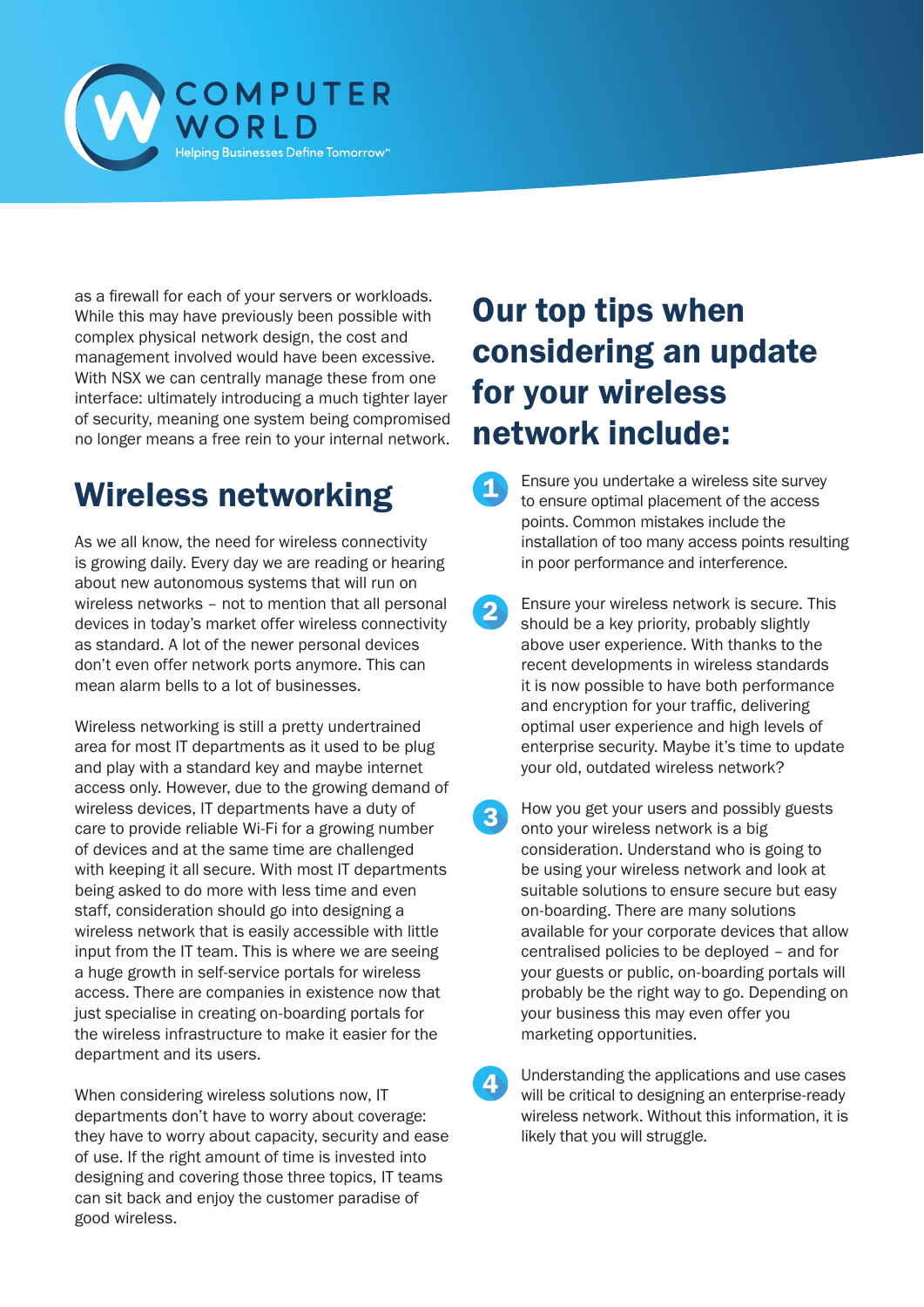### Areas of expertise

### Virtualisation & Cloud

We design, deliver and protect custom-built virtualised solutions – bringing our customers the latest technology that allows them to focus on where their business is going, not just where it is!

### Networking

We provide fast and secure networks for enterprises of all sizes and across all sectors, from education to heavy industry.

### Microsoft Technology

Nobody knows more about how to maximise your Microsoft investment than ComputerWorld's engineers, most of which are MCSE-qualified or greater. Our team has been offering expert Microsoft solutions since day one and bring to the table an unparalleled amount of experience,

whether you're looking to migrate to Office 365 or for traditional Microsoft services.

### Desktop Transformation

IT departments are finding ever-increasing demand to deliver the flexible working environments their employees need to fully optimise their output. We work alongside industry leaders in business mobility to help businesses realise the true potential of their workforce and to combat Shadow IT.

### **Security**

ComputerWorld's security consultants have all of the expert knowledge and certifications needed to offer businesses the most robust solutions for all aspects of IT security. We work in close partnership with some of the industry's most respected hardware and software vendors.



### To find out more about how to future-proof your network, contact ComputerWorld today:

### enquiries@computerworld.co.uk

### 01454 338 338

Apex House Turner Drive Westerleigh Business Park Yate Bristol BS37 5YX

### www.computerworld.co.uk